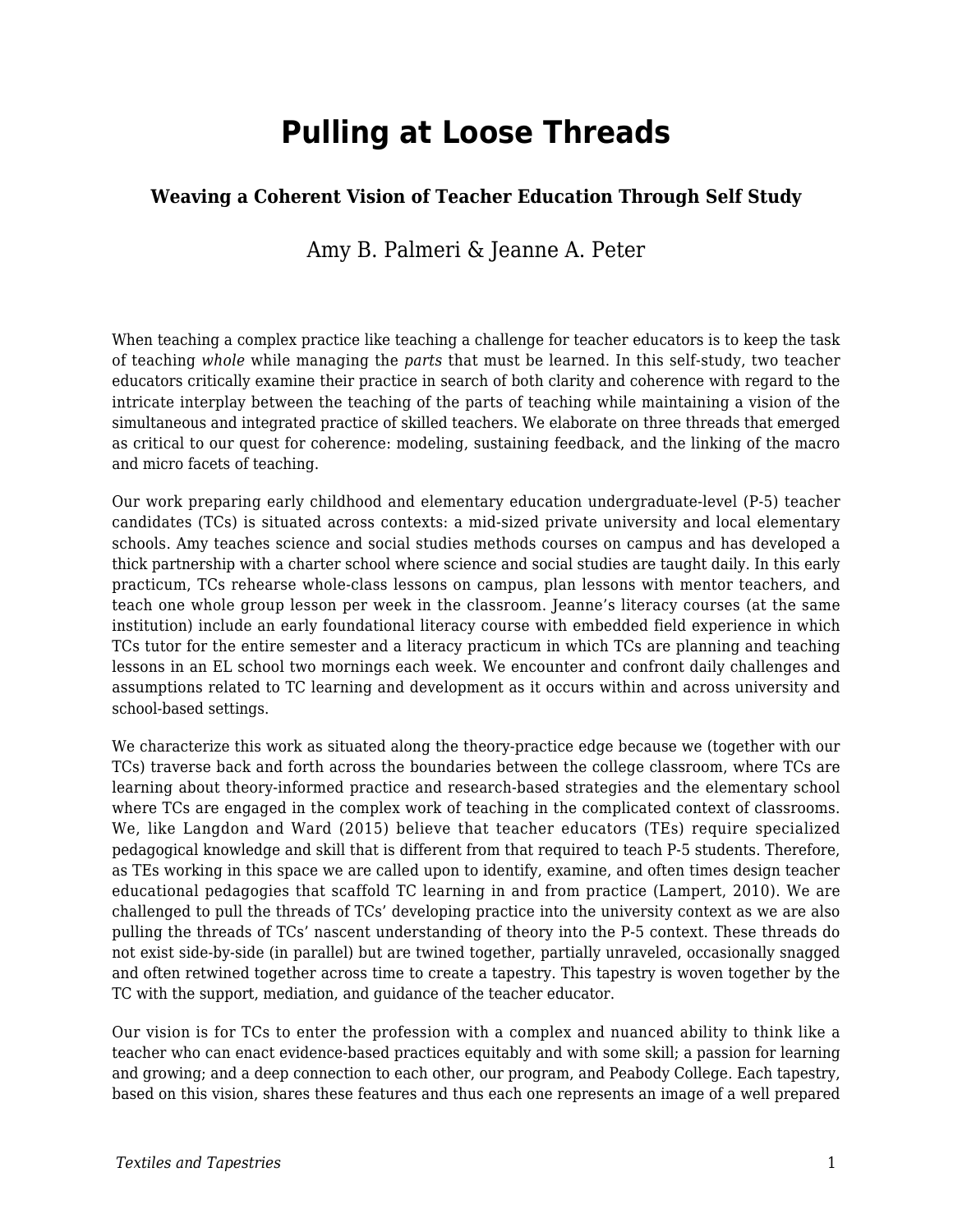beginning teacher. The details (e.g. color, texture, etc.) within each tapestry and the process of creating each tapestry may vary from one TC to another. Achieving this vision requires coherence (which can't be assumed to come from the TC) resting in the work of the TE who clearly and explicitly mediates the on-campus and field-based experiences conjointly with the TC.

# **Context of Study**

Mediating the space between on-campus and field-based learning contexts is challenging for the TE navigating the nebulous and often lamented space commonly referred to as the theory-practice divide (Flessner, 2012; Korthagen, 2007). Gravett (2012) argued that the pervasiveness of the theorypractice divide is an artifact of the design of teacher education programs. She described the prevailing approach in teacher education as a *translation of theory to practice approach* where the discourse of studying theory from books and lectures in the college classroom runs parallel to the practical application of that theory in the real world of the classroom. This description is consistent with Feiman-Nemser & Remillard (1996) who claim that teacher preparation programs often assume that learning to teach is a two-step process; knowledge acquisition and then application or transfer. Further, Lampert and Ball (1998) describe teacher education as, "a mix of formal knowledge and first-hand experience, theory, and practice divided both physically and conceptually" (p. 25). That the characterization of the theory-practice divide has changed little over time demonstrates the persistence of this gap in teacher education.

If the source of the theory practice divide is rooted in the structure of teacher education, then eradicating this gap requires a reexamination of the structure of teacher education. Attention has shifted to focus on designing practice-based teacher education (Forzani, 2014; Janssen, et al., 2015; Kazemi, et al., 2016). These efforts focus on developing the pedagogical practices of TCs, that are grounded in theory and considered to be *high-leverage* (Teaching Works, 2020). However, the enactment of teaching practice often remains situated in the college classroom. For example, Flessner's (2012) self- study explored how serving as a teacher of elementary school mathematics for 3 months changed his pedagogical practice as a teacher educator. He characterized shifts in his practice as the result of gaining a *proximity to practice* - immersing himself in the realities of teaching elementary school mathematics and then bringing those experiences back into his teaching of elementary TCs in the college classroom. However, this example perpetuates the physical and conceptual distinction that exists between theory and practice because while there is a greater emphasis on developing practice much of this work is still situated in the college classroom (Gravett, 2012; Lampert & Ball, 1998).

We believe the shift toward practice-based teacher education is warranted and important. However, we find that this approach often assumes the TC needs minimal support in order to effectively translate knowledge into practice (Hughes, 2006). Recent work focused on rehearsals (e.g., Kazemi, et al. 2016) provide an example of how TEs might support TCs as they learn to translate the knowledge and skill developed in the college classroom into teaching practice. In the context of rehearsals, TCs learn about pre-identified high leverage practices, rehearse those practices in the controlled context of the university classroom, and receive feedback from the teacher educator to help the TC refine their practice. The potential mismatch between what is being rehearsed in the college classroom and what is being taught in the context of field placements is potentially problematic for the TC who is left to translate what they are learning in these rehearsals and apply it to their teaching. We view these efforts as moving in the right direction, however, we call attention to the difficult translational work that falls to the teacher candidate. As TEs we should explicitly aid the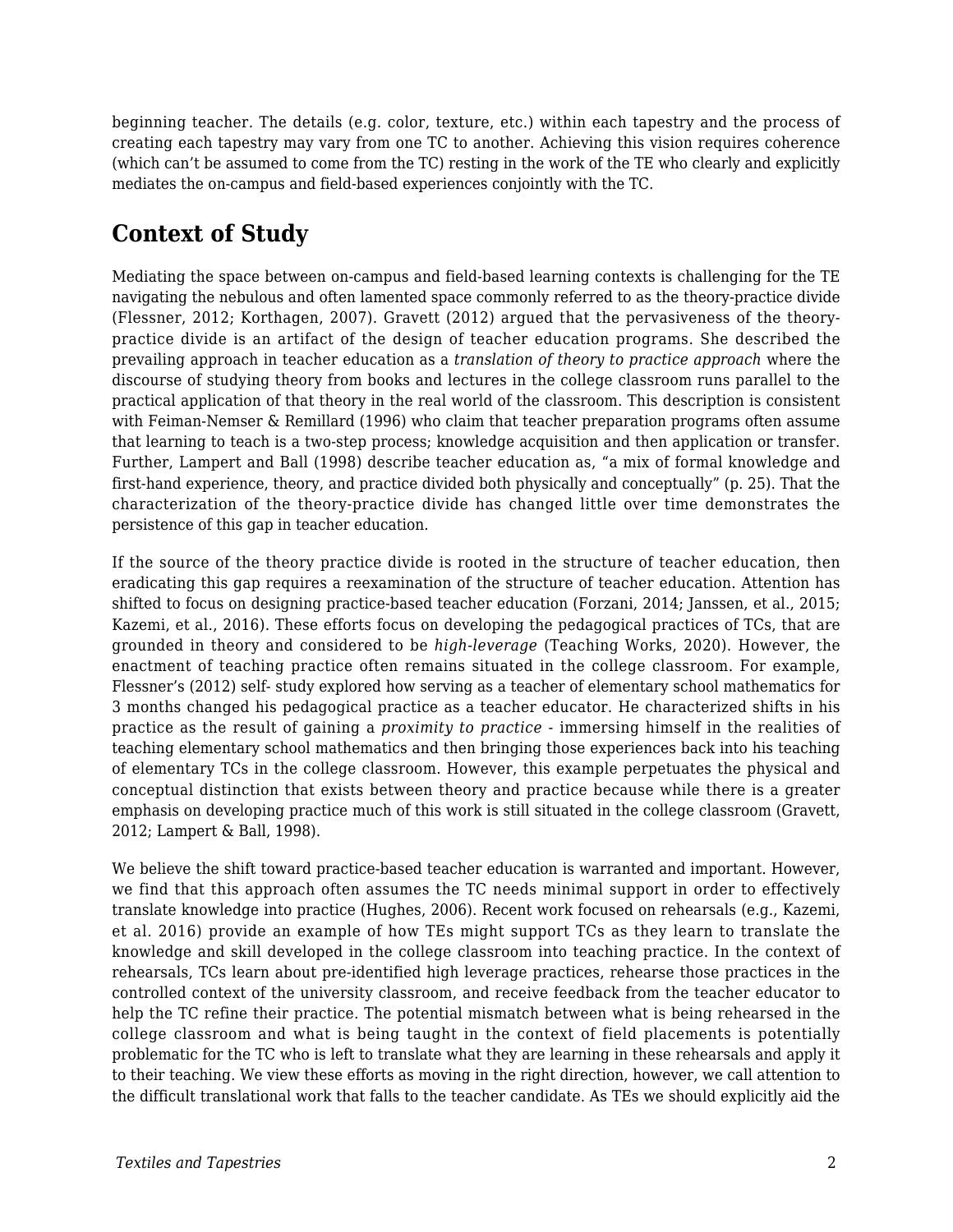TC in this process of translation by guiding them to focus on pertinent and generative aspects of a teaching interaction. By helping the TC examine particular dimensions in detail, the TE can introduce, make connections to, or scaffold the TC to applicable theoretical notions (Gravett, 2012). Such an approach creates opportunities where the learning of ideas about teaching (theory) is seamlessly interwoven with experiential (practice) knowledge (Gravett, 2012).

As we grapple with the complexities of our work we conceptualize the idea of a theory-practice *edge* as being more productive than a *divide*. The image of a divide separates theory from practice whereas an edge brings theory and practice together. In working with TCs across the theory-practice edge we seek physical and conceptual coherence such that the threads of theory and practice do not merely exist in parallel. For us, coherence requires that the TE and TC weave together the strands of theory and practice such that they do not unravel as TCs are in the process of developing the simultaneous and integrated practice characteristic of effective teachers (Palmeri & Peter, 2019). To do this, we maintain a bifocal perspective (Feiman-Nemser, 2001) where we build upon the fundamental aspects of teaching that are accessible to TCs at the very beginning of (and at any point within) their teacher education program while also supporting them as they actively move toward the complexity and nuance needed for real-time teaching. Self-study methodology, focused explicitly on transformation, facilitated our quest for coherence (LaBoskey, 2004)

## **Aims of the Study**

From earlier work, we identified four superordinate elements of teaching (SET) where each element reflected a critical part of teaching that could be explored in isolation and yet also kept a TC focused on teaching as an integrated practice (Palmeri & Peter, 2019). The SET serves as a framework, elegant in both its simplicity and complexity, that create the foundational warp and weft threads of the tapestry being constructed. We undertook this self-study to uncover aspects of our practice that mediated the TCs' weaving together of the twining threads of theory and practice. We address the question: *How does the self-study of our teacher educational practices across the theory-practice edge provide the possibility for clarity and coherence in our work?*

# **Methods**

Self-study as a methodology supports work grounded in descriptions of practice, focused on transformation of that practice, and draws upon a variety of qualitative methods (LaBoskey, 2004). This methodology lends both rigor and flexibility to those who question and explore the degree to which their practice makes a difference in students' learning (Berry and Forgasz, 2018).

Our self-study started 10 years ago when we began sharing our teacher educational stories and practices with each other. At that time we were questioning the coherence between two of our courses that included a field experience. Over time our collaborative self-study became more focused and intentional as it also became more far reaching. We recognized that the search for coherence was moving us beyond our individual courses to the broader scope of TCs' development within and across our teacher education program. The work presented here draws on data that we began collecting 2 years ago. The primary data sources include: 1) shared interactive self-study notes; 2) analytic notes generated during biweekly conversations; and 3) artifacts of practice that emerged as a result of our changing practice.

Shared self-study notes were collected across these two years in a Google document where we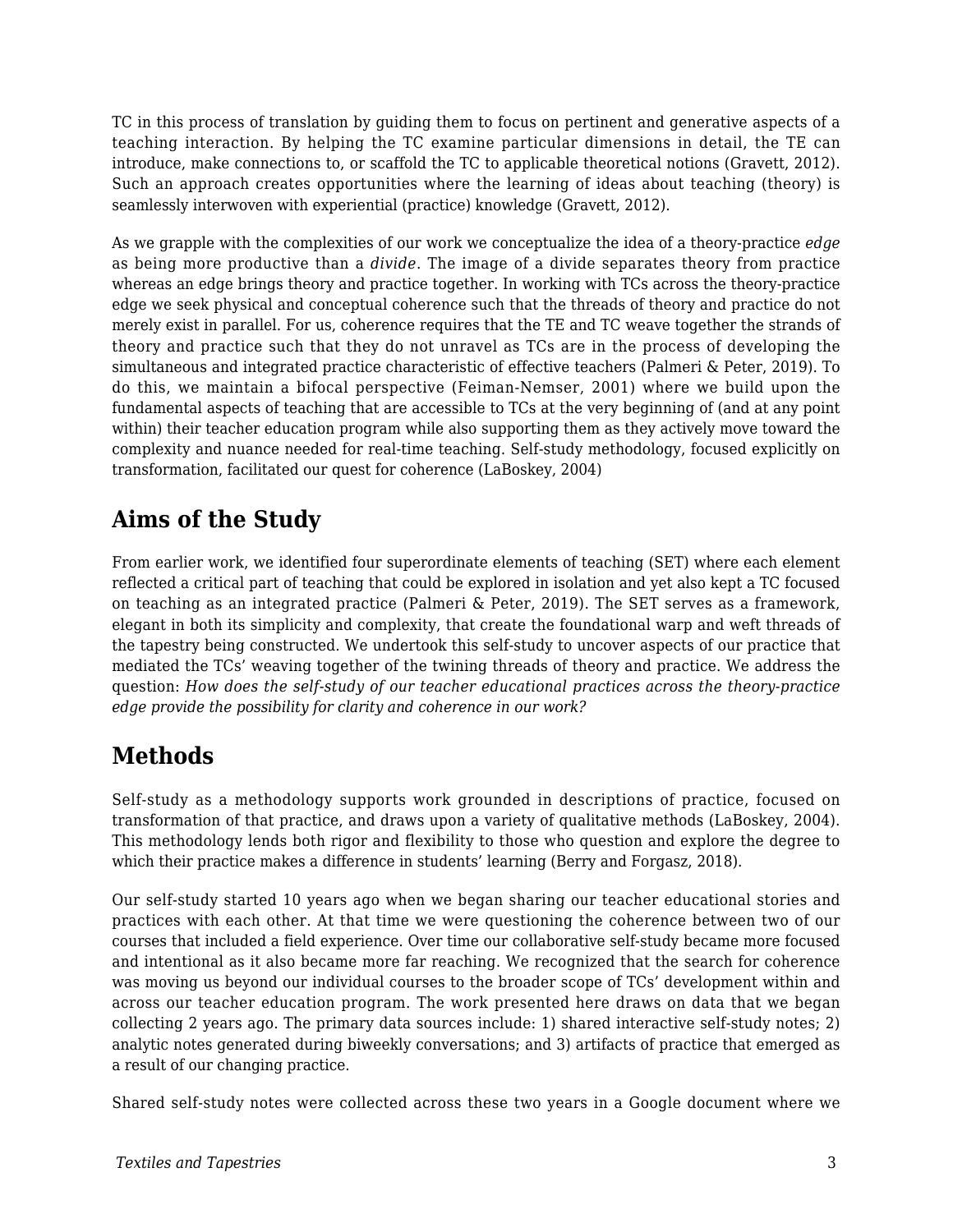framed our individual reflections around two particular questions: 1) How does what I did today reflect what I know and what I am learning about TC learning? and 2) How does "this" inform how I conceptualize my work as a teacher educator? Each week we individually documented reflections on our teaching and would then read and post comments on each others' reflections. Later reflections and comments often considered prior reflections and incorporated relevant insights from interactions with students and colleagues. We posed questions, made connections across our reflections, and wondered together about the reflections in light of our guiding questions.

Across these two years, we met biweekly to discuss our individual self-study reflections and the comments and questions we made in response. During these meetings, we delved more deeply into our individual responses focusing on the connections, patterns, or questions that emerged as we read and responded to each others' reflections in light of our own. We captured these initial analyses in a Google document that was separate from the one where we kept our individual self-study reflections. As we dedicated this time to processing our notes together and making sense of them we found Bogdan and Biklen's (1997) practice of concentrated time to be critical to moving the work forward. During these meetings we utilized the constant comparative method (Glaser & Strauss, 1967; Strauss & Corbin, 1990) to look back at the comments we made on each other's entries and noted patterns emerging in the data.

Finally, following this shared analysis we created a visual representation of our work focused on TC learning and development (see Figure 1). This representation provided a means by which we could make sense of emerging patterns and begin to identify connections and relationships between those emerging patterns (Novak & Gowin,1984). In addition, the representation helped us clarify and represent patterns as a conceptual whole. Like Vanassche and Kelchtermans (2015) we found that our self-study work operated at different grain sizes. The visual representation helped us clarify patterns emerging in and across these different grain sizes.

Analysis was organic, on-going, and directly linked to our data collection. As Samaras (2010) explains, we were "in essence generating a working theory grounded in the data of [our] practice and attempting to make meaning of it" (p. 209).

### **Outcomes**

In our ongoing quest to bring coherence to our individual work and the early childhood & elementary education (ECEE) program more broadly, three patterns emerged from our analysis.

The first was categorized at the micro level because it was situated within a course or field experience. A second pattern fell at the macro level because it was operationalized across courses and field experiences. The third pattern was situated at the mega level cutting across all courses in the ECEE program. Identifying these patterns helped us better understand the nature of our work as TEs teaching at and across the theory-practice edge.

#### **Figure 1**

*Teacher Candidate Learning & Development Framework*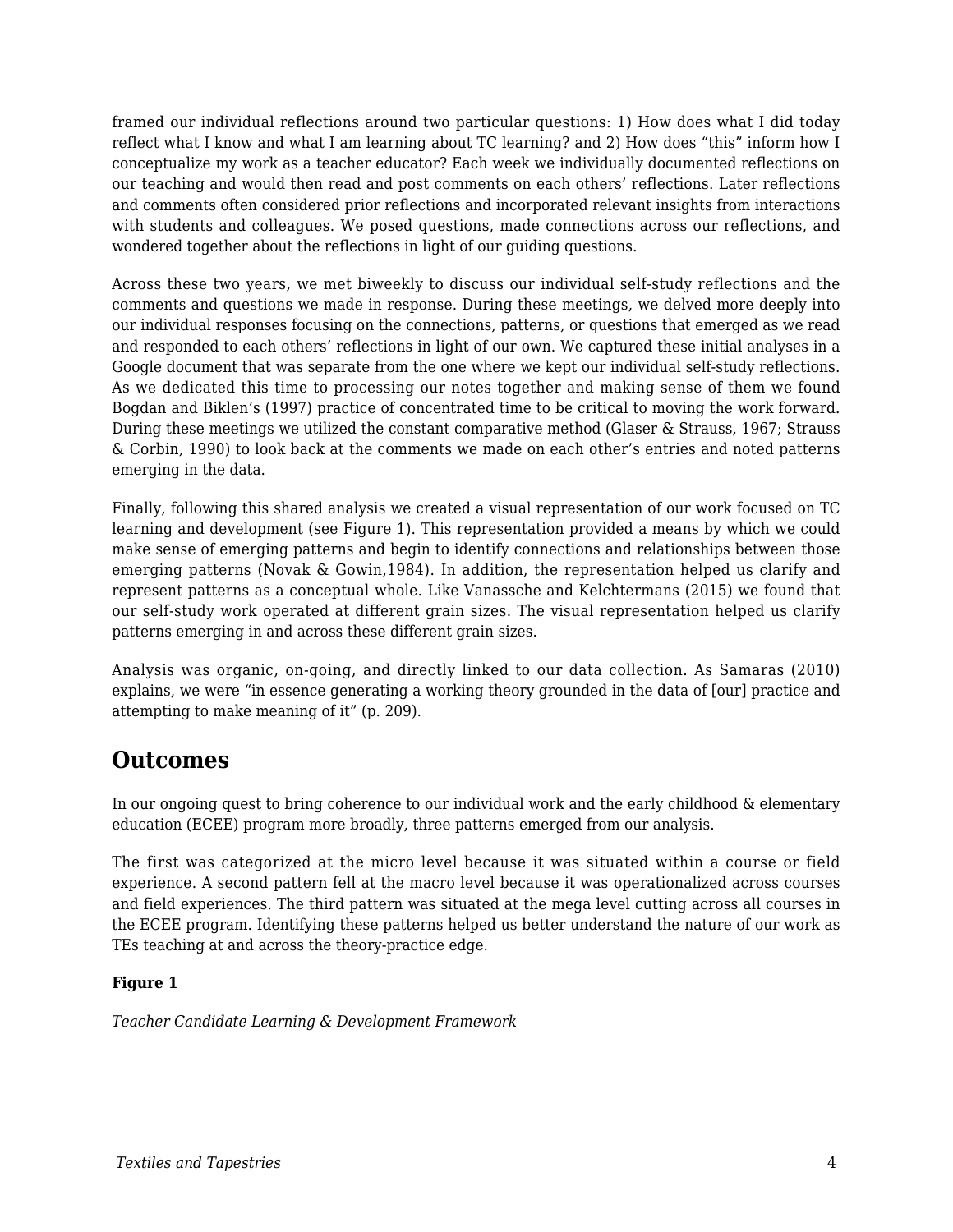

#### *Outcome 1: Modeling of Our Own Practice*

Our analysis revealed a pattern of our deep commitment to assuring that our pedagogical practices across teaching contexts were consistent with the practices we expect our candidates to learn and enact. A focus on modeling was pervasive in our shared analysis notes:

What we saw this week is that we are modeling for our own students (AP talked about her teaching with the photograph exercise) what we want [TCs] to understand for their own teaching. We are modeling for our University Mentors as we share in our monthly meetings and learn from each other. JP is modeling how to think reflectively and make connections as she provides reflective prompts and responds to TCs... AP's modeling with the photographs did not come as "first, you provide students with a set of photographs. Next " rather AP allowed TCs to experience something through her modeling and then she brought it to a moment of coherence by connecting it to the learning goal. (Oct. 1, 2019: Shared Analysis)

This quote illustrates our commitment to modeling research-based practices for TCs through our pedagogy. It is significant that by modeling here we are not doing with TCs things that directly apply to their work in the field (e.g. it is not we do this in methods and now you go do the same thing in the field with children). We are modeling strategies in our teaching to support TC learning rather than mimicking what TCs will do in their work with children. As part of our teaching, together with the TC,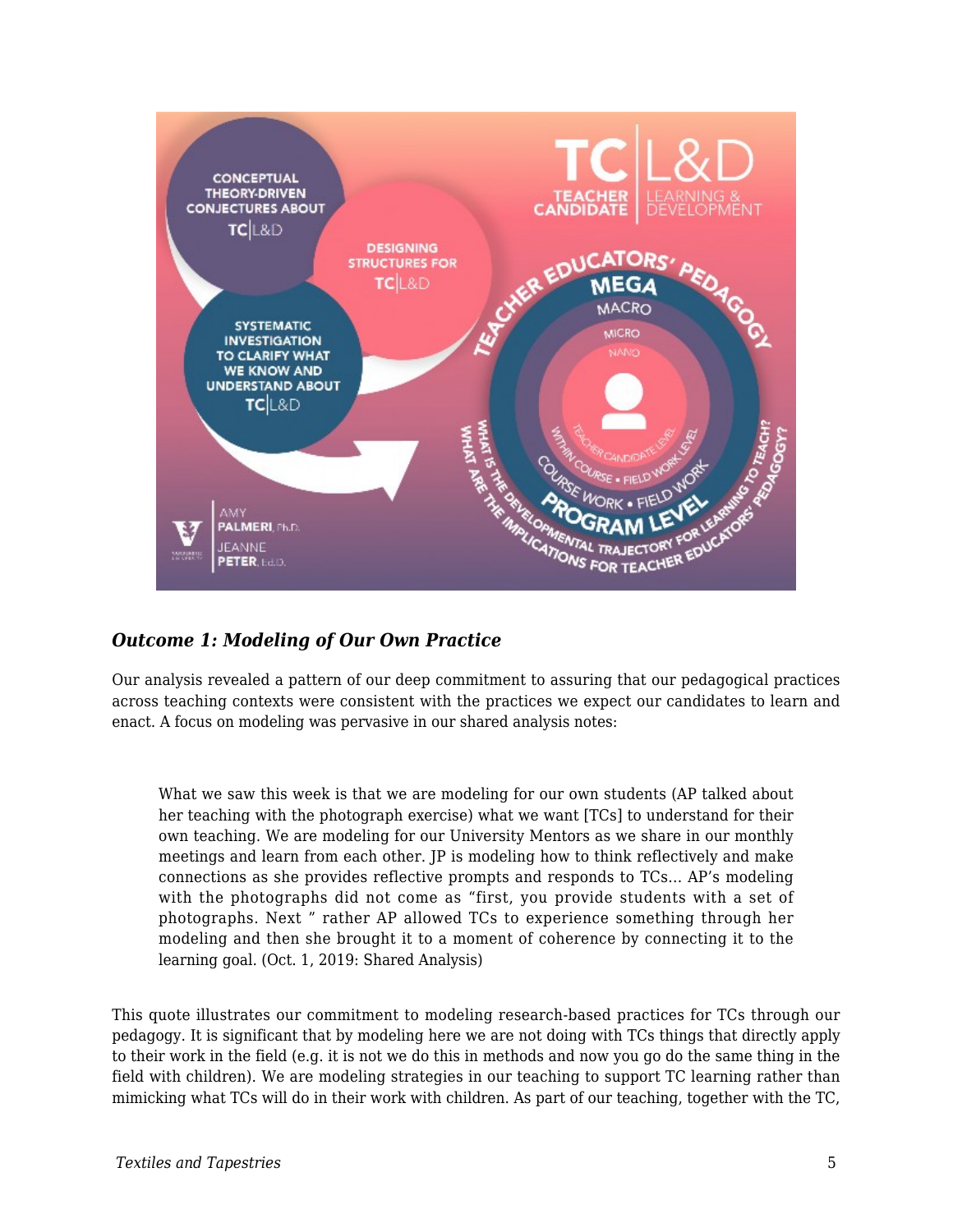we tease apart the what, why, and how of our decisions and the learning experiences the TCs engage in as a way to generate meaningful parallels to their work in the field. When we notice our TCs are not taking up research-based practices we stop to ask ourselves "why", assuming that if we are not seeing what we expected then our pedagogy needs to change.

For example, in the context of the science and social studies practicum, Amy created a weekly seminar where TCs rehearse portions of their planned lesson to be implemented later in the week. Informed by our earlier critique regarding rehearsals, Amy has TCs rehearse a universal part (rather than a particular practice) such as the lesson launch. This allows TCs to rehearse a part of a lesson that they would teach two days later. Across two seminars focused on the lesson launch, 8 TCs rehearsed their launch and received feedback. Each seminar closed with a discussion to enhance TC's understanding of the importance of the launch. The first posed the questions: 1) what purpose does a lesson launch serve? and 2) what are the features of an effective lesson launch? The second seminar asked: 1) What range of instructional strategies did you utilize in your lesson launches? and 2) What other strategies could we use? Through these discussions, the theoretical idea of lesson launches introduced in methods courses were made concrete in practicum seminar, and rather than reifying one "right" approach to a lesson launch the rehearsals broadened the TCs' initial repertoire for lesson launch strategies. Thus, seminar discussions, in conjunction with rehearsals, provided threads that helped us straddle the theory- practice edge.

#### *Outcome 2: Sustaining Feedback*

Secondly, a pattern of sustaining feedback, the process of pressing on each other through repeated analysis and reflection (allowing us to envision practice in a way we would not have independently) emerged (Cole, 2006). Sustaining feedback enables us to make ongoing adjustments to our practice while keeping focused on our goal of clarity and coherence. This example illustrates our sense of how theory and practice are intertwined.

What are the things that we must do to create a solid beginning teacher? How do we think about our work in terms of a threshold that is good enough? We can't yet determine which of the myriad of things we are doing makes the most difference [in terms of TC learning and development]. What are the things that add value and what are the things that are good but don't add significant value? What is the right balance of this and the "dosage"-- how frequently TCs need it? (October 1, 2019: Shared Analysis)

Here we focus on the TC as we ask what it means to create a solid beginning teacher. This question is both about end point and starting point. Considering our vision of a well- prepared teacher, where do we begin? The question of where we begin has direct implications for what we are doing in our respective courses and field experiences because they are taken in a particular sequence. As a result, we began creating developmental benchmarks in Jeanne's initial literacy course where TCs are tutoring a single child. Developing expectations established a beginning point that Amy would build upon in her practicum. The following example reflects one of the behaviors Jeanne began tracking at the beginning, midpoint, and end of her embedded practicum.

| <b>Emergent Teacher</b><br>Language | <b>Proficient Teacher</b><br>Language | <b>End of Course Teacher Language</b> |
|-------------------------------------|---------------------------------------|---------------------------------------|
|-------------------------------------|---------------------------------------|---------------------------------------|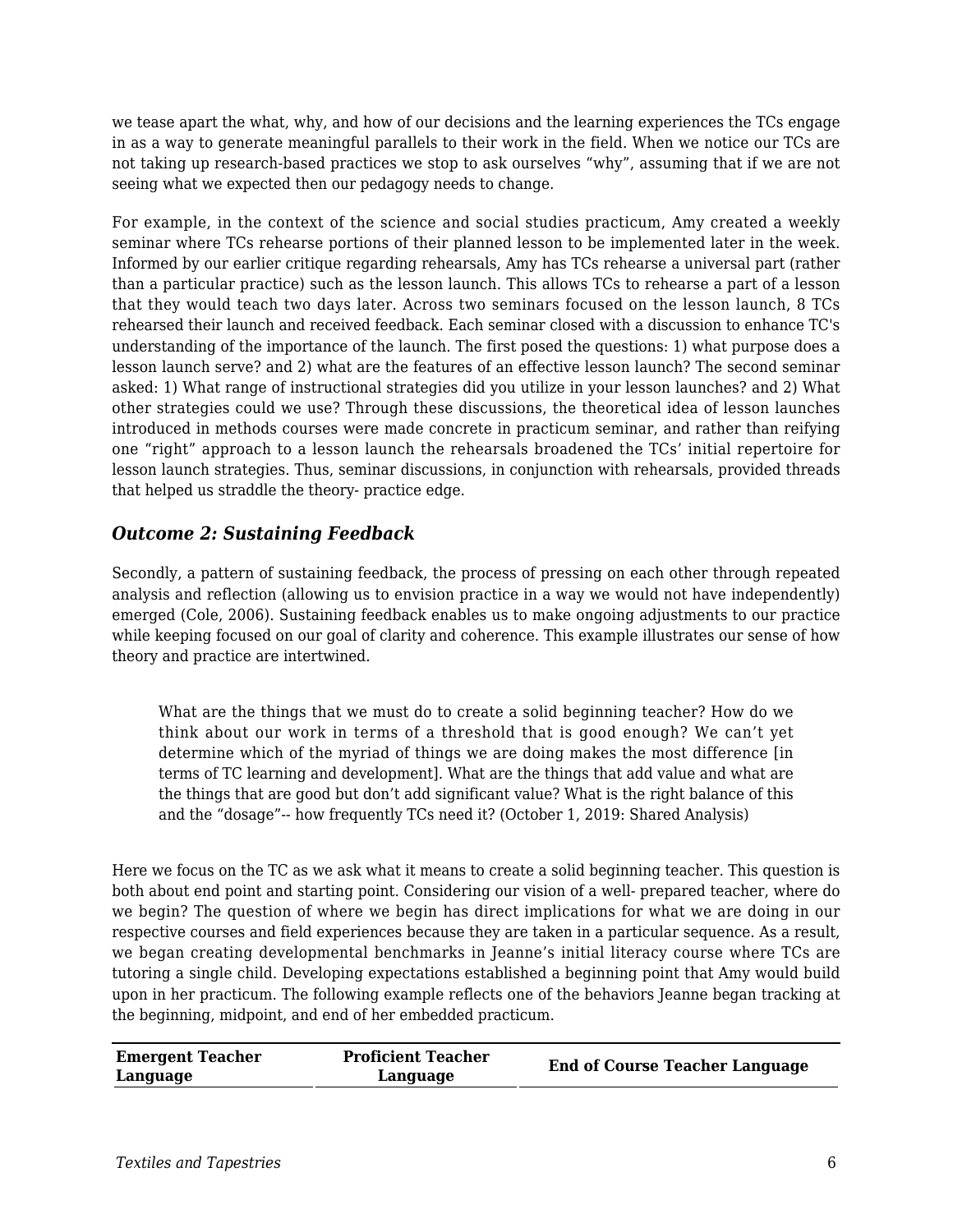| The TC is doing most of<br>the talking and intellectual<br>work. The student often<br>prompts/questions.<br>The TC's language is<br>inappropriately<br>above/below the student's<br>zone of proximal<br>development. | The TC's language provides<br>the opportunity for the<br>student to do the majority<br>of the intellectual work,<br>scaffolding and prompting<br>student language and<br>seems confused by the TCs thinking in order to support<br>growth toward skilled,<br>strategic and independent<br>reading and writing.<br>The TC attempts rich<br>language and is aware of<br>the student's zpd and<br>background knowledge as<br>evidenced by attempts to<br>make adjustments. | The TC provides clear, concise, explicit,<br>useful, responsive, encouraging, supportive,<br>and appropriately timed prompts/questions/<br>statements and connections to student<br>assets and background knowledge that<br>support the student toward skilled,<br>strategic, and independent reading, writing,<br>and thinking. The TC uses rich language<br>that is right in the student's zpd and<br>connects to/builds upon student's<br>experiences and prior knowledge. |
|----------------------------------------------------------------------------------------------------------------------------------------------------------------------------------------------------------------------|-------------------------------------------------------------------------------------------------------------------------------------------------------------------------------------------------------------------------------------------------------------------------------------------------------------------------------------------------------------------------------------------------------------------------------------------------------------------------|-------------------------------------------------------------------------------------------------------------------------------------------------------------------------------------------------------------------------------------------------------------------------------------------------------------------------------------------------------------------------------------------------------------------------------------------------------------------------------|
|----------------------------------------------------------------------------------------------------------------------------------------------------------------------------------------------------------------------|-------------------------------------------------------------------------------------------------------------------------------------------------------------------------------------------------------------------------------------------------------------------------------------------------------------------------------------------------------------------------------------------------------------------------------------------------------------------------|-------------------------------------------------------------------------------------------------------------------------------------------------------------------------------------------------------------------------------------------------------------------------------------------------------------------------------------------------------------------------------------------------------------------------------------------------------------------------------|

These benchmarks, which we continue to revise and refine, force us to pay close attention to the development of our TCs within and across fieldwork. In our ongoing shared analysis, we press each other to support emerging conjectures regarding TC development. Without the sustaining nature of this feedback to each other, we would be less explicit with TCs and less explicit in our ability to create coherence between field experiences.

#### *Outcome 3: Adding Depth to Our Work*

Finally, coming to understand the overlapping grain sizes of our work as TEs adds depth to our practice. These elements are grounded in the superordinate elements of teaching (SET).

The SET - teacher language, subject matter, student engagement, and lesson flow - give us a way to organize and describe our work as TEs in simple terms that communicate to TCs the main elements of teaching. At the same time, the SET provide a robust opportunity to delve into the nuance of teaching with greater specificity and complexity. The SET represent four additional interwoven threads that together with the twined strands of theory and practice are woven into the tapestry. Through self-study we identify opportunities that capture the complexity of these interdependent relationships serving to bring coherence to our work as teacher educators. For example:

As we've noticed the ripples and considered that "every interaction is a teaching moment" and while we know that this is an important place to be as a TE and as we theorize about teacher education, it isn't sustainable. So how do we balance the micro and macro issues that come into play here?

- 1. We agree that emails are a teaching space and this should be our default stance (nano level)
- 2. Feedback on assignments which aligns with the focus on feedback in the postobservation conference seems another fruitful teaching moment.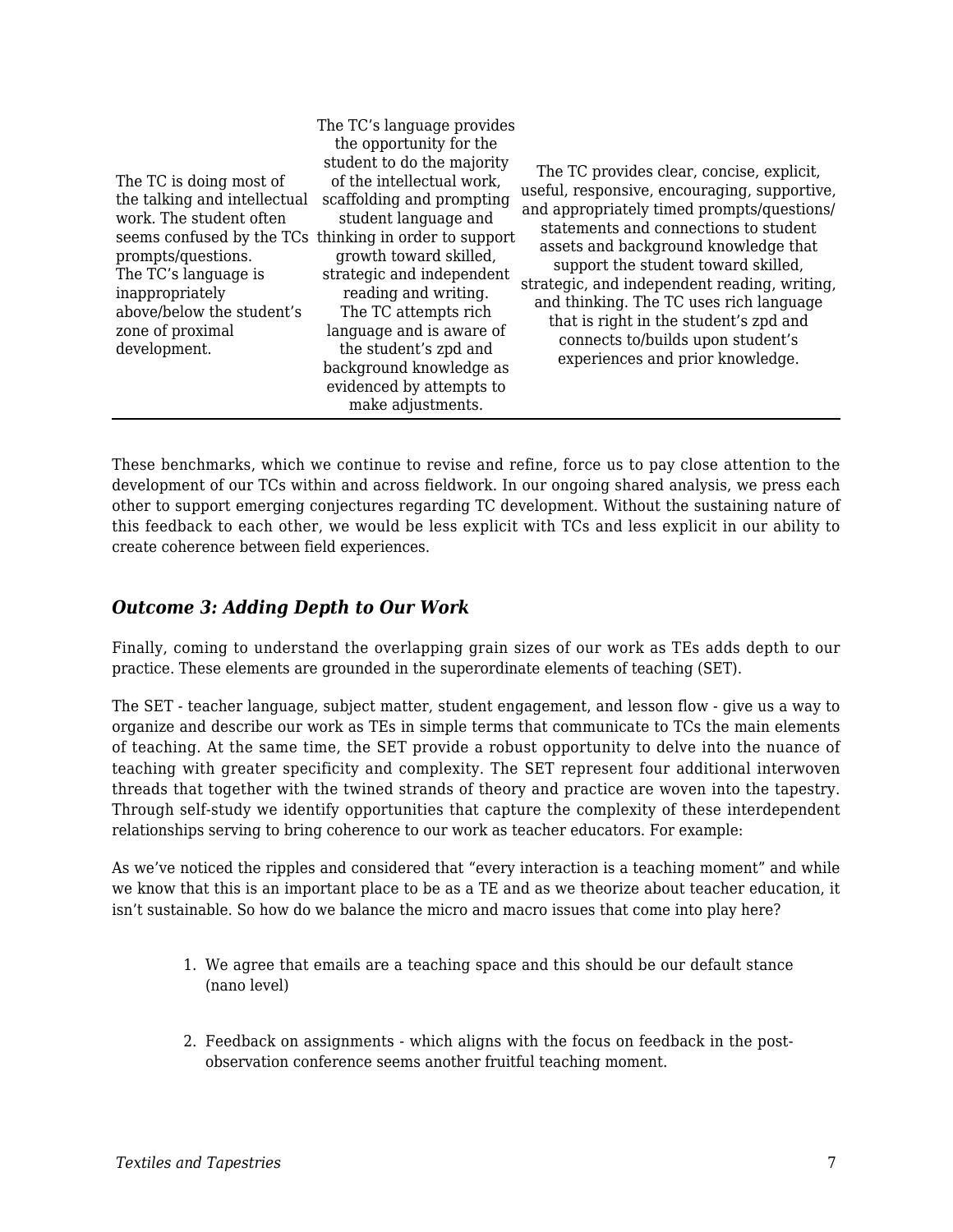3. We need to get on the student interviews so that we can see what the TCs find instructional. At what point does feedback become overkill - both for us as TEs and for the students as TCs? (April 22, 2019: Shared Analysis)

The SET and the Teacher Candidate Learning and Development Framework (see Figure 1) provide us with a way of examining our work in greater depth and nuance and also scaffolds our ability to think along and across grain size. For example, we realized that we did not have insight into individual TC's perceptions of our feedback on lesson plans. As a result of this insight, we designed a Google form (sent to TCs after receiving feedback on a lesson plan) to identify what lesson plan feedback they took up (if any) as they reflected on, reviewed, rethought, or revised their lesson plan prior to teaching.

Toggling back and forth across grain sizes (within our individual courses to those parts of our work that rippled out to impact the entire program) provided us with an opportunity to make intentional decisions about our pedagogical practices and the direction of our work. Creating a visual representation (see Figure 1), emerging from our self-study analysis, provided us a way to look across our work to identify where our work was or was not coherent. The representation allowed us to keep our heads wrapped around the whole of our work and also supported our ability to visualize individual practices that held the greatest potential to positively contribute to the whole. With this framework, we were able to move toward greater coherence instead of potentially becoming stagnated at the level of individual pedagogical improvement.

### **Conclusion**

We are challenged, when teaching a complex practice like teaching, to pull the threads of TCs' developing practice into the university context as we are also pulling the threads of TCs' nascent understanding of theory into the P-5 context. We believe that at the nexus of this challenge is coherence which we define as making explicit the holding together of theory and practice. As Darling Hammond (2020) said, "You learn everything is connected. So, if you pull on one string in a tapestry, you get a tangle. What you really need to do is think about the whole piece and how you're going to move all the parts in a direction of greater opportunity." In this study we sought to answer the question: *How does the self-study of our teacher educational practices across the theory-practice edge provide the possibility for clarity and coherence in our work?* We claim that this can best be done by teacher educators who relentlessly study their own teaching, using this ongoing analysis to intentionally design program structures and teacher education practices, honing the theory-practice edge, and thereby enabling TCs to bring theory into practice AND practice into theory.

### **References**

Berry, A., & Forgasz, R. (2018). Not-so-secret stories: Reshaping the teacher education professional knowledge landscape through self-study. In. D. Garbett & A. Ovens (Eds.), *Pushing boundaries and crossing borders: Self-Study as a means for researching pedagogy* (pp. 43-50). Self-Study of Teacher Education Practices.

Bogdan, R., & Biklen, S. K. (1997). *Qualitative research for education*. Allyn & Bacon.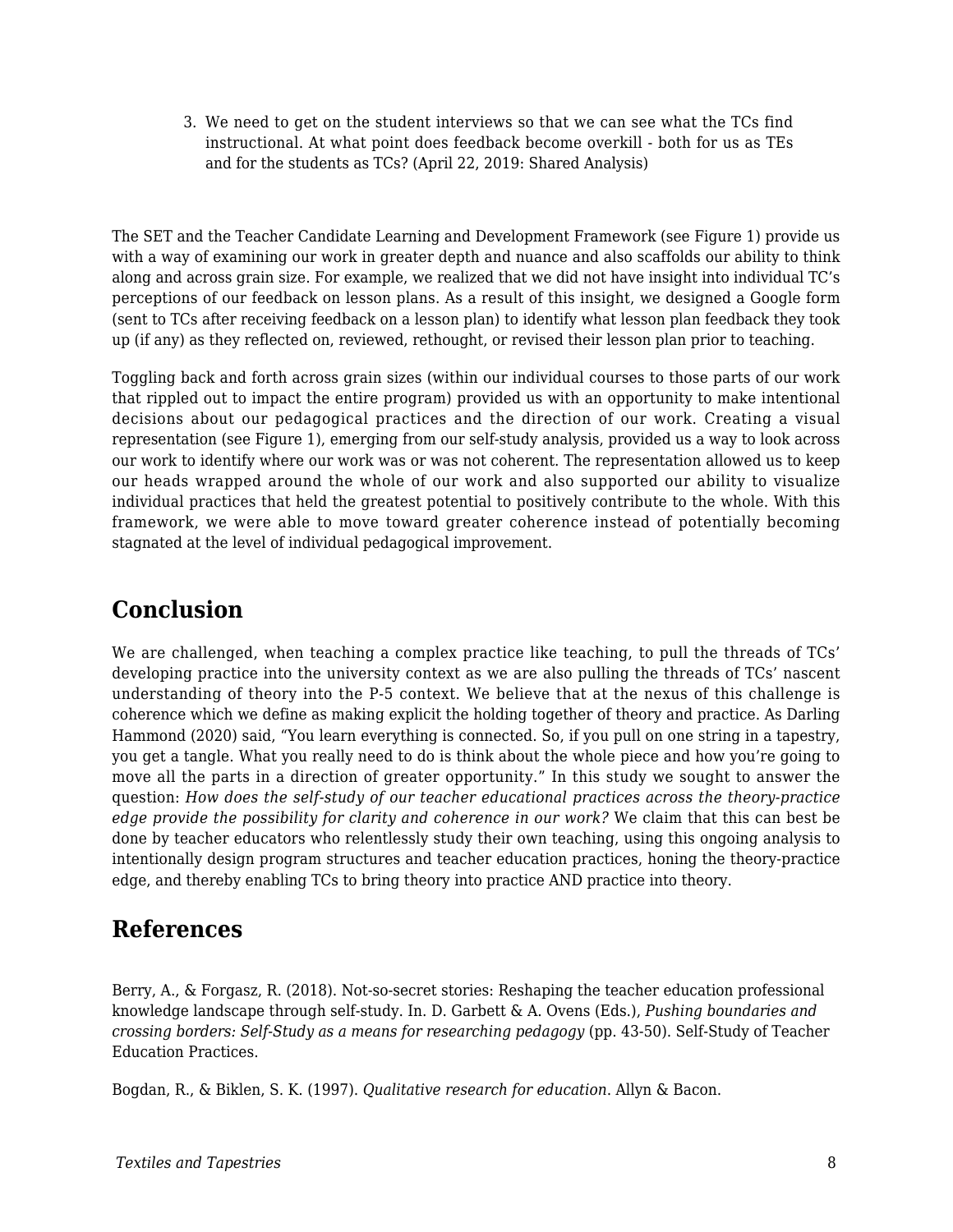Cole, A. D. (2006). Scaffolding beginning readers: Micro and macro cues teachers use during student oral reading. *Reading Teacher*, *59*(5) *450-459.* https://doi.org/10.1598/RT.59.5.4

Darling-Hammond, L. (2020, April 6). COVID-19 brings 'central importance of public education back to peoples minds'. Educationdive.

[https://edtechbooks.org/-oDNG](http://www.educationdive.com/news/darling-hammond-covid-19-brings-central-)www.educationdive.com/news/darling-hammond-covid-19-brings-centr al- importance-of-public-education-ba/575396/

Feiman-Nemser, S. (2001). Helping novices learn to teach: Lessons from an exemplary support teacher. *Journal of Teacher Education*, *52*(1), 17-30. https://doi.org/10.1177/0022487101052001003

Feiman-Nemser, S. & Remillard, J. (1996). Perspectives on learning to teach. In F. Murray (Ed.), *The Teacher Educators' Handbook* (pp. 63-91). Jossey-Bass.

Flessner, R. (2012). Addressing the research/practice divide in teacher education. *Action in Teacher Education*, *34*, 159-171. https://doi.org/10.1080/01626620.2012.677739

Forzani, F. M. (2014). Understanding "core practices" and "practice-based" teacher education: Learning from the past. *Journal of Teacher Education*, *65*(4), 357–368. https://doi.org/10.1177/0022487114533800

Glaser, B., & Strauss, A. (1967). The discovery of grounded theory. Weidenfield & Nicolson. Gravett, S. (2012). Crossing the "theory-practice divide": Learning to be(come) a teacher. *South African Journal of Childhood Education*, *2*(2), 1-14. https://doi.org/10.4102/sajce.v2i2.9 Hughes, J. A. (2006). Bridging the theory-practice divide: A creative approach to effective teacher preparation. *Journal of Scholarship and Teaching*, *6*(1), 110-117.

Janssen, F., Grossman, P., & Westbroek, H. (2015). Facilitating decomposition and recomposition in practice-based teacher education: The power of modularity. *Teaching and Teacher Education*, *51*, 137-146. https://**doi**.org/10.1016/j.tate.2015.06.009

Kazemi, E., Ghousseini, H., Cunard, A., & Turrou, A. C. (2016). Getting inside rehearsals: Insights from teacher educators to support work on complex practice. *Journal of Teacher Education, 67*(1), 18-31. **DOI**: 10.1177/0022487115615191

Korthagen, F. A. J. (2007). The gap between research and practice revisited. *Educational Research and Evaluation, 13*(3), 303-310. https://doi.org/10.1080/

LaBoskey, V. K. (2004). The methodology of self-study and its theoretical underpinnings. In J. J. Loughran, M. L. Hamilton, V. K. LaBoskey, & T. Russell (Eds.), *International handbook of self-study of teaching and teacher education practices* (pp. 817-869). Kluwer. https://doi.org/10.1007/978-1-4020-6545-3

Lampert, M. (2010). Learning teaching in, from, and for Practice: What do we mean? *Journal of Teacher Education*, *61*(1–2), 21–34. https://doi.org/10.1177/0022487109347321

Lampert, M., & Ball, D. L. (1998). *Teaching, multimedia, and mathematics: Investigations of real practice. The Practitioner Inquiry Series*. Teachers College Press.

Langdon, F., & Ward, L. (2015). Educative mentoring: A way forward. International Journal of